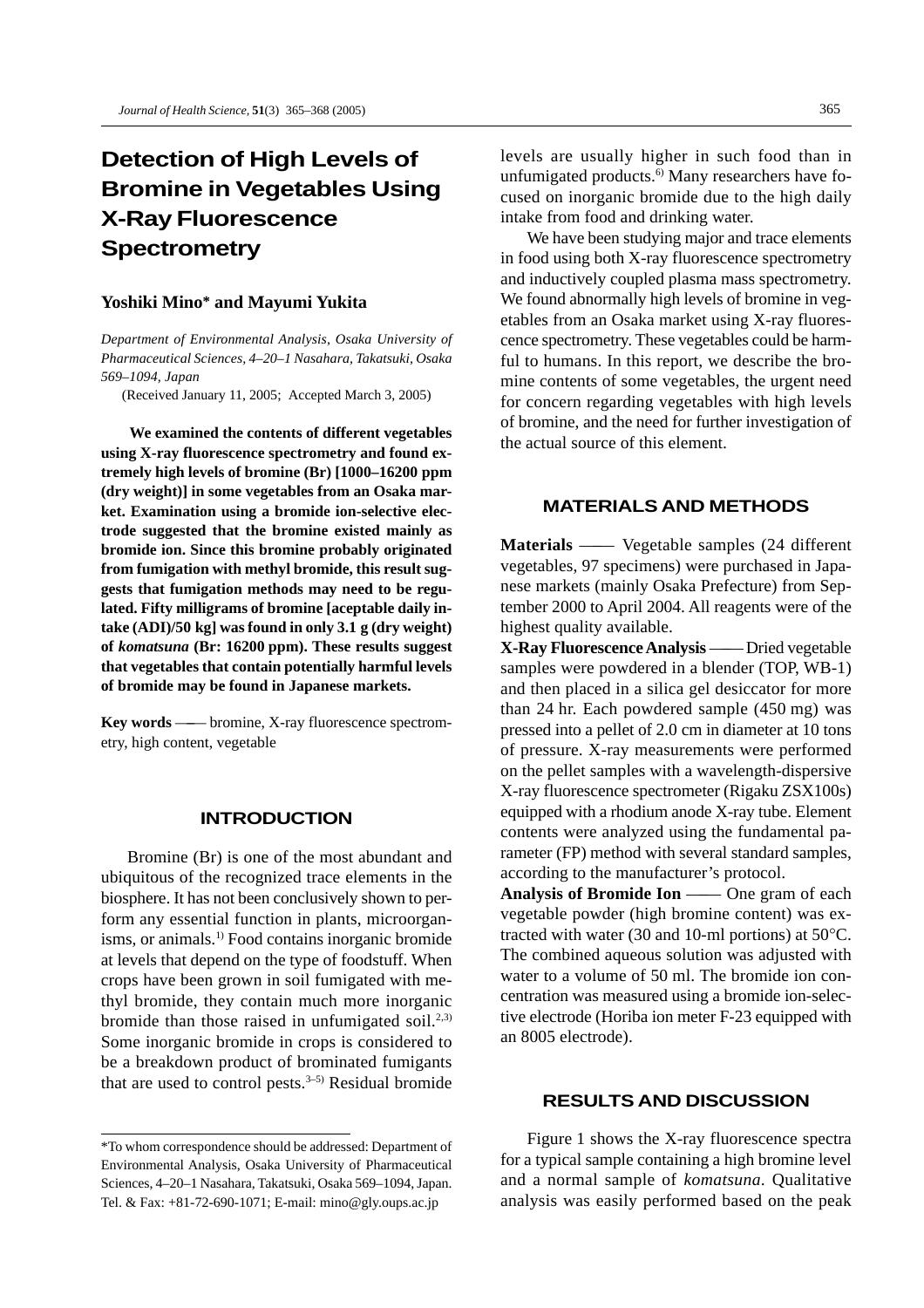

**Fig. 1.** X-Ray Fluorescence Spectra of Two Samples of the Vegetable *Komatsuna*

(A), *Komatsuna* containing high bromine level. (B), *Komatsuna* containing low bromine level.

position (diffraction angle, 2θ) of the characteristic X-rays generated from sample materials. The characteristic X-rays ( $K\alpha$  and  $K\beta$ ) of bromine appeared at specific positions in the upper spectrum (A, *komatsuna* with high bromine content) with extremely strong intensity, compared with that of the sample with lower levels (B, normal *komatsuna*) (Fig. 1). Two of the seven *komatsuna* samples tested had a high bromine content and the others a low content. A high bromine content was also detected in other vegetables, such as Chinese cabbage, *shungiku* (corn marigold), Welsh onion, *etc*. As in *komatsuna*, samples of other vegetable had both high

**Table 1.** Recovery Rates of Total Bromine from Vegetable (Cabbage)

| $\text{Added}^{a)}$ | Recovery $(\%)^b$ | $C.V.$ $(\%)$ |
|---------------------|-------------------|---------------|
| 2000                | 99.3              | 0.9           |
| 1000                | 104.5             | 1.2           |
| 500                 | 98.4              | 1.1           |
| 100                 | 97.1              | 0.9           |
| 50                  | 97.2              | 1.2           |

C.V., coefficient of variation. *a*) Amounts are expressed as ppm (dry weight) of cabbage. *b*) Values are means  $(n = 5)$ .

**Table 2.** Determination of Total Bromine in Standard Reference Materials Using the Proposed Method

| Sample                     | Total Bromine $(ppm)^{a}$       |
|----------------------------|---------------------------------|
| Tomato leaves (NBS 1573)   | $22.7 \pm 0.6$ $(26)^{b}$       |
| Tomato leaves (NIST 1573a) | $1286 \pm 14$ $(1300)^{b}$      |
| Sea lettuce (BCR 279)      | 381 $\pm$ 5 (346) <sup>b)</sup> |

*a*) Mean *±* standard deviation based on three trials. *b*) Reference values.

and low bromine contents.

Quantitative analysis requires correction for preliminary and secondary effects of the sample matrix. These effects can be represented by very complex equations. Most of the vegetables contained light elements such as H, C, O, and N. The principal constituent in a plant sample is polysaccharide, such as cellulose  $(C_6H_{10}O_5)n$ . Starch has the same general formula, and other sugars have a similar composition. The X-ray fluorescence technique should be applicable to nearly all elements heavier than sodium. Since the matrix effects could be calculated by assuming that the residual composition is cellulose, quantitative analysis using the FP method is possible.7,8)

Table 1 shows the recovery rates of total bromine added to standard vegetables (cabbage, Br: 6.3 ppm). Recovery rates of 50, 100, 500, 1000, 2000 ppm were between 97.1 and 104.5%.

To confirm the accuracy of this method, samples with known bromine concentrations were measured. Table 2 shows the analytical results of total bromine in standard reference materials using this method. The analytical results were in good agreement with the certified values, with an accuracy of 13% or better for a wide range of bromine concentrations. Thus this method appears to be suitable for the determination of bromine in vegetables.

Table 3 shows the analytical results (total bromine) for various vegetables by this X-ray fluores-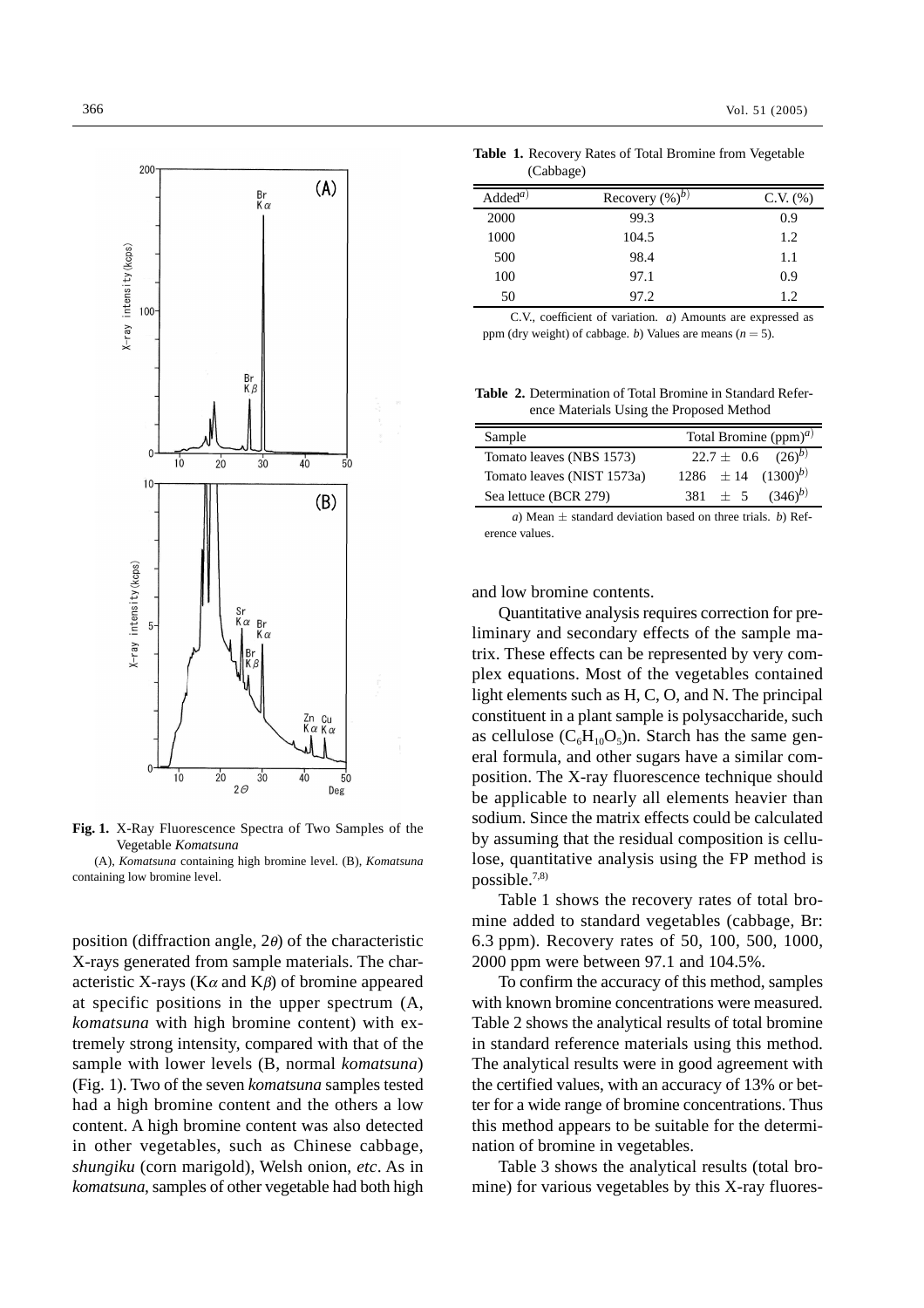| Samples               | No. of         | Total bromine content (ppm)                      |                |
|-----------------------|----------------|--------------------------------------------------|----------------|
|                       | samples        | Analytical values                                | Average        |
| Tsurumurasaki         | $\overline{2}$ | 23, 23                                           | 23             |
| Spinach               | 12             | 5, 8, 10, 11, 14, 14, 15, 16, 31, 50, 68, 108    | 29             |
| Shungiku              | 7              | 35, 64, 85, 128, 3330, 6330, 6990                | 2420           |
| Lettuce               | 14             | 3, 3, 4, 5, 5, 6, 11, 11, 15, 17, 21, 39, 40, 53 | 17             |
| Saladana              | 3              | 4, 6, 9                                          | 6              |
| Chinese cabbage       | 2              | 23, 3650                                         | 1840           |
| Cabbage               | 5              | 4, 4, 7, 8, 13                                   | 7              |
| Mibuna                | 2              | 3, 10                                            | 7              |
| <b>Shirona</b>        | 5              | 7, 26, 120, 1150, 2460                           | 752            |
| Komatsuna             | 7              | 11, 18, 33, 55, 67, 5260, 16200                  | 3090           |
| Chingensai            | 3              | 6, 24, 54                                        | 28             |
| Kaiware               | 6              | 2, 4, 8, 8, 17, 22                               | 10             |
| Welsh onion           | 6              | 7, 11, 13, 17, 17, 1820                          | 314            |
| Onion                 | 1              | 3                                                | 3              |
| Nira                  | 3              | 85, 106, 115                                     | 102            |
| Garlic sprout         | 1              | 3                                                | 3              |
| Toumyou               | 1              | 10                                               | 10             |
| Tea                   | 4              | 9, 11, 15, 15                                    | 13             |
| Jew's mallow          | 2              | 14, 250                                          | 132            |
| Shiitake mushroom     | 3              | 1, 1, 3                                          | $\overline{2}$ |
| Parsley               | 5              | 6, 11, 13, 21, 22                                | 15             |
| Japanese Honewort     | 1              | 47                                               | 47             |
| <b>Water Dropwort</b> | 1              | 11                                               | 11             |
| Coriander             | 1              | 15                                               | 15             |

**Table 3.** Total Bromine Contents in Some Vegetables

*Tsurumurasaki*, *Basella rubra* var. *alba*; *Shungiku Chrysanthemum coronarium* var. *spatiosum*; *Mibuna*, *Brassica campestris*; *Komatsuna*, *Brassica campestris* subsp. *napus* var. *komatsuna*; *Chingensai*, *Brassica chinensis*; *Kaiware*, *Raphanus sativum* var. *acanthiformis*; *Nira*, *Allium tuberosum*.

cence spectrometry. Bromine was detected in all of the vegetable samples examined. In vegetables with high bromine contents (more than 1000 ppm), quantitative analysis showed 16200 and 5260 ppm in *komatsuna*, 6990 and 6330 ppm for *shungiku*, 3650 ppm for Chinese cabbage, 2460 and 1150 ppm for *shirona*, and 1820 ppm for Welsh onion. The *shungiku*, *shirona*, and *komatsuna* samples were grown in Osaka Prefecture. The Chinese cabbage and Welsh onion were from Nagano and Kochi Prefectures, respectively. With X-ray florescence spectrometry, total bromine can be detected, but the chemical form can not be determined. On the other hand, the ion-selective electrode method can be used to clarify the bromide ion concentration. The bromide ion contents of high-bromine vegetables are shown in Table 4. The similarity of the concentration of total bromine and bromide ion shows that almost all of the bromine in these vegetables exists as bromide ion. Slightly higher values of bromide ion can be accounted for by the positive interfer-

**Table 4.** Bromide Ion Contents in Some Vegetables

| Sample          | Total bromine        | Bromide ion        |
|-----------------|----------------------|--------------------|
|                 | (X-ray fluorescence) | (Br ion electrode) |
| Shungiku-1      | 3330                 | 2890               |
| Shungiku-2      | 6990                 | 6550               |
| Shirona-1       | 2460                 | 2210               |
| Shirona-2       | 1150                 | 1150               |
| Komatsuna-1     | 5260                 | 5530               |
| Komatsuna-2     | 16200                | 17900              |
| Chinese cabbage | 3650                 | 3150               |

ence from coexisting chloride ion in the samples of *komatsuna*. These results indicate an abnormally high content of bromine (as bromide ion) in some vegetables.

When bromide is administered to humans, rash, bromism, central nervous system depression, mental deterioration, and acneform skin eruptions may occur.9) Since excess bromine uptake [aceptable daily